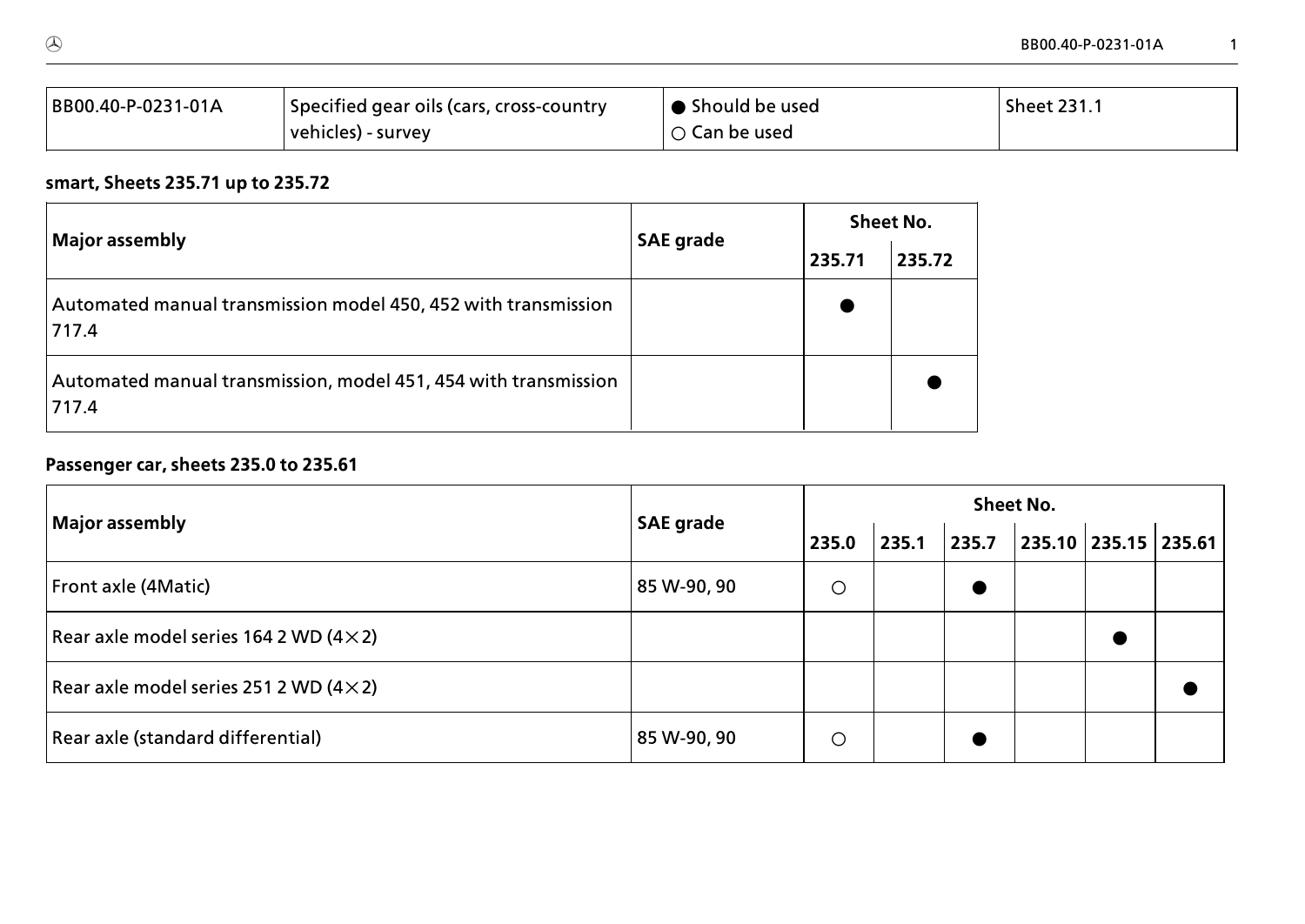## **Passenger car, sheets 235.0 to 235.61**

|                                                                                                                                                                                                                                        |                  | <b>Sheet No.</b> |       |       |  |                      |  |  |  |  |
|----------------------------------------------------------------------------------------------------------------------------------------------------------------------------------------------------------------------------------------|------------------|------------------|-------|-------|--|----------------------|--|--|--|--|
| <b>Major assembly</b>                                                                                                                                                                                                                  | <b>SAE grade</b> | 235.0            | 235.1 | 235.7 |  | 235.10 235.15 235.61 |  |  |  |  |
| Rear axle AMG with differential lock<br>Model 230.479<br>Model 204.077/277, 211.076/077/276/277, 219.376/377,<br>230.470/472/474 with code 471/P30<br>Model 171.473, 203.076/276, 209.377/477<br>with differential lock (without code) | 75W-140          |                  |       |       |  |                      |  |  |  |  |
| Rear axle with differential lock, model 164 199                                                                                                                                                                                        | 75W-85           |                  |       |       |  |                      |  |  |  |  |
| Differential with limited slip                                                                                                                                                                                                         | 85W-90           |                  |       |       |  |                      |  |  |  |  |
| <b>Mechanical steering</b>                                                                                                                                                                                                             | 85 W-90, 90      |                  |       |       |  |                      |  |  |  |  |
| Manual transmission as of transmission sequence number<br>7 340 241 (model designation 717.4 and 716.6)                                                                                                                                | 75W-80W          |                  |       |       |  |                      |  |  |  |  |
| Manual transmission SG 150/180 (model designation 716.5)                                                                                                                                                                               | 75W-80W          |                  |       |       |  |                      |  |  |  |  |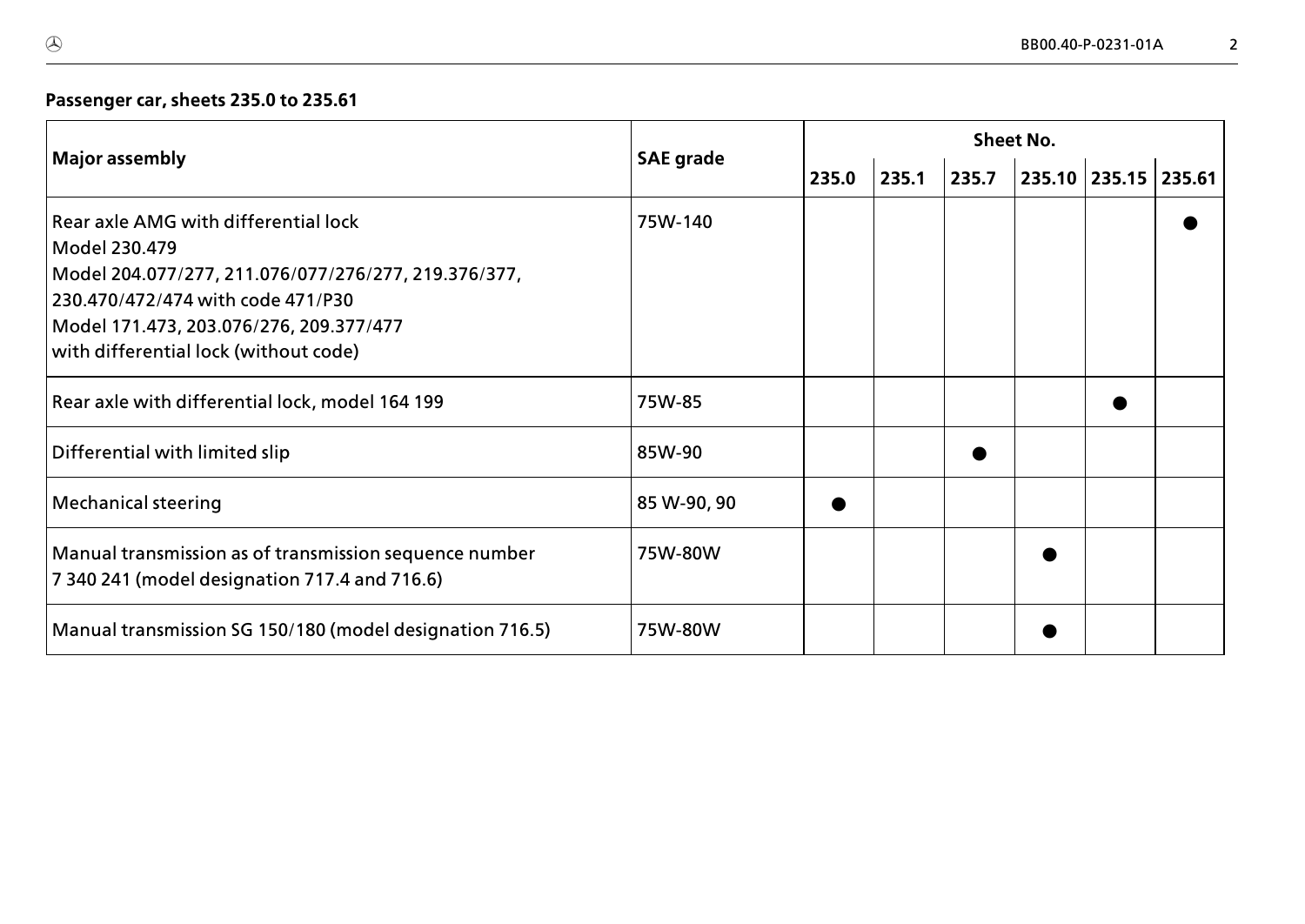#### **Cross>country vehicle, Sheets 235.0 to 235.61**

| <b>Major assembly</b>                                               | <b>SAE</b> grade                                                                         | <b>Sheet No.</b> |       |       |  |                          |  |  |  |
|---------------------------------------------------------------------|------------------------------------------------------------------------------------------|------------------|-------|-------|--|--------------------------|--|--|--|
|                                                                     |                                                                                          | 235.0            | 235.1 | 235.7 |  | 235.10   235.11   235.61 |  |  |  |
| Axles                                                               | 85 W-90, 90                                                                              | $\bullet$        |       |       |  |                          |  |  |  |
| Manual transmission<br>as of transmission sequence number 7 340 241 | 75W-80W                                                                                  |                  |       |       |  |                          |  |  |  |
| Transfer case<br>Not for transfer case (VG) 150 E                   | 80,80W<br>80W/85W<br>$(\boxed{\mathbf{i}}$ In zones with hot<br>climates SAE 90, 85W-90) |                  |       |       |  |                          |  |  |  |
| Transfer case VG 150 E                                              | 75W-90W                                                                                  |                  |       |       |  |                          |  |  |  |
| Model 463.270/271                                                   | 75W-140                                                                                  |                  |       |       |  |                          |  |  |  |

| Major assembly                         | <b>SAE</b> | <b>Sheet No.</b> |  |  |  |  |  |  |  |                                                                                                                                                                         |  |  |  |
|----------------------------------------|------------|------------------|--|--|--|--|--|--|--|-------------------------------------------------------------------------------------------------------------------------------------------------------------------------|--|--|--|
|                                        | grade      |                  |  |  |  |  |  |  |  | $\mid$ 236.1 $\mid$ 236.2 $\mid$ 236.3 $\mid$ 236.6 $\mid$ 236.7 $\mid$ 236.8 $\mid$ 236.9 $\mid$ 236.10 $\mid$ 236.12 $\mid$ 236.14 $\mid$ 236.15 $\mid$ 236.81 $\mid$ |  |  |  |
| Transfer case (4MATIC), model 124      | <b>ATF</b> |                  |  |  |  |  |  |  |  |                                                                                                                                                                         |  |  |  |
| Transfer case (4Matic), model 163, 210 | <b>ATF</b> |                  |  |  |  |  |  |  |  |                                                                                                                                                                         |  |  |  |
| Transfer case (4MATIC), model 164, 251 | <b>ATF</b> |                  |  |  |  |  |  |  |  |                                                                                                                                                                         |  |  |  |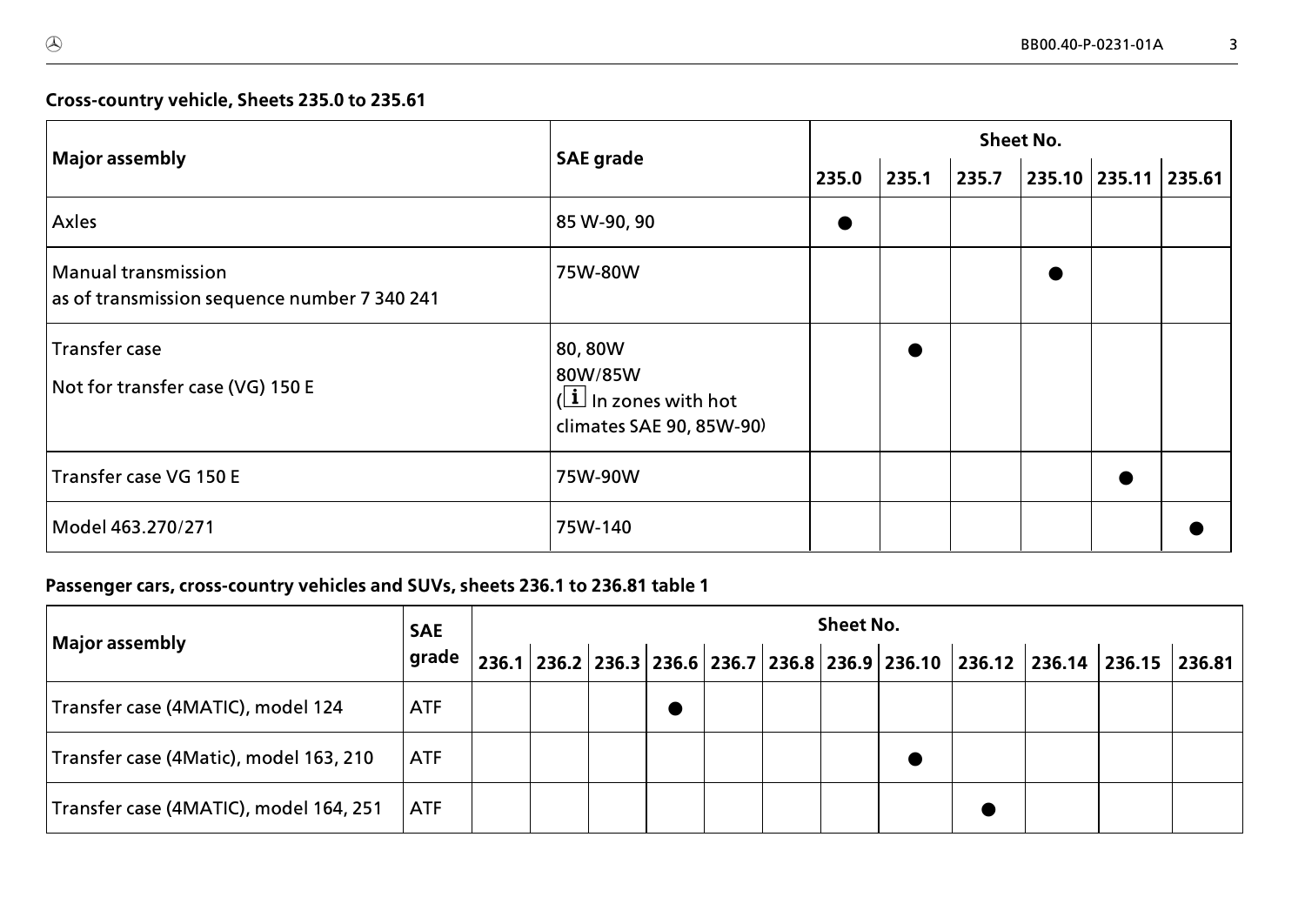| <b>Major assembly</b>                                                                                                                                                           | <b>SAE</b> | <b>Sheet No.</b> |  |  |         |  |            |  |  |         |                                                                              |  |  |
|---------------------------------------------------------------------------------------------------------------------------------------------------------------------------------|------------|------------------|--|--|---------|--|------------|--|--|---------|------------------------------------------------------------------------------|--|--|
|                                                                                                                                                                                 | grade      |                  |  |  |         |  |            |  |  |         | 236.1 236.2 236.3 236.6 236.7 236.8 236.9 236.10 236.12 236.14 236.15 236.81 |  |  |
| Manual steering L 075 Z                                                                                                                                                         | <b>ATF</b> |                  |  |  |         |  |            |  |  |         |                                                                              |  |  |
| Power steering                                                                                                                                                                  | <b>ATF</b> |                  |  |  |         |  |            |  |  |         |                                                                              |  |  |
| Manual steering (cross-country vehicle)                                                                                                                                         | <b>ATF</b> |                  |  |  |         |  |            |  |  |         |                                                                              |  |  |
| Power steering (cross-country vehicle)                                                                                                                                          | <b>ATF</b> |                  |  |  |         |  |            |  |  |         |                                                                              |  |  |
| <b>Manual transmission (cross-country</b><br>vehicle)                                                                                                                           | <b>ATF</b> |                  |  |  | $\circ$ |  |            |  |  |         |                                                                              |  |  |
| <b>Manual transmission</b><br>Sheet 236.6 not for GL76/30-5, GL275E<br>up to transmission sequence number 7<br>340 240<br>(model designation 717.4 (Mercedes<br>transmission))  | <b>ATF</b> |                  |  |  | $\circ$ |  |            |  |  |         |                                                                              |  |  |
| MB 4 and 5-speed automatic<br>transmission<br>without regulated torque converter<br>lockup clutch (KÜB) (model designation<br>722.3/4/5)<br>sheet 236.8 only for arctic climate | <b>ATF</b> |                  |  |  |         |  | $\bigcirc$ |  |  | $\circ$ |                                                                              |  |  |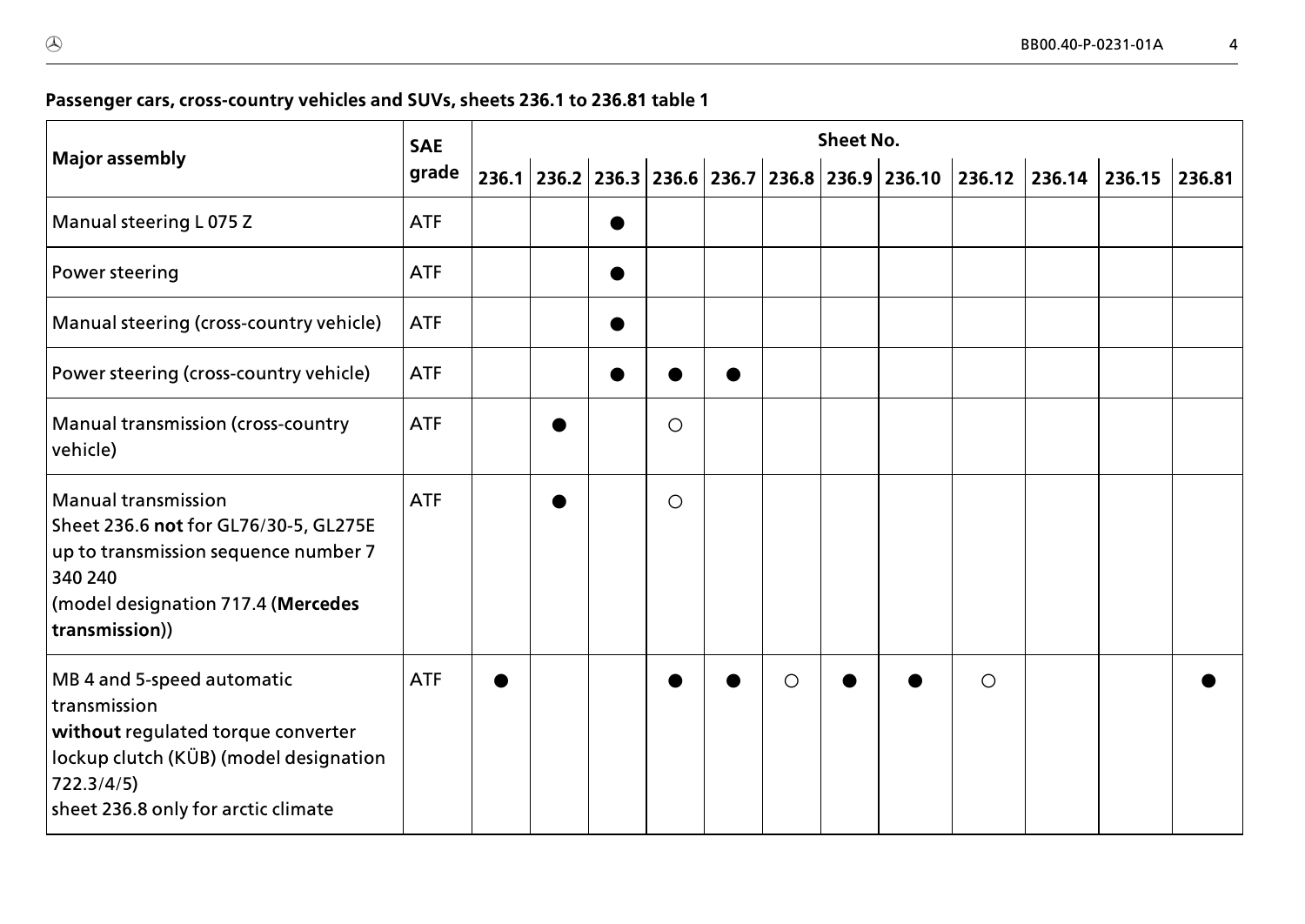| <b>Major assembly</b>                                                                                                                                           | <b>SAE</b> | <b>Sheet No.</b> |  |  |  |  |  |  |  |  |  |                                                                              |  |
|-----------------------------------------------------------------------------------------------------------------------------------------------------------------|------------|------------------|--|--|--|--|--|--|--|--|--|------------------------------------------------------------------------------|--|
|                                                                                                                                                                 | grade      |                  |  |  |  |  |  |  |  |  |  | 236.1 236.2 236.3 236.6 236.7 236.8 236.9 236.10 236.12 236.14 236.15 236.81 |  |
| MB 5-speed automatic transmission<br>with regulated torque converter lockup<br>clutch (KÜB) for vehicles with rear wheel<br>drive<br>(model designation 722.6)  | <b>ATF</b> |                  |  |  |  |  |  |  |  |  |  |                                                                              |  |
| MB 5-speed automatic transmission<br>with regulated torque converter lockup<br>clutch (KÜB) for vehicles with front<br>wheel drive<br>(model designation 722.7) | <b>ATF</b> |                  |  |  |  |  |  |  |  |  |  |                                                                              |  |
| 7-speed automatic transmission 722.9<br>in combination with engine 629<br>without production period limitation                                                  | <b>ATF</b> |                  |  |  |  |  |  |  |  |  |  |                                                                              |  |
| 7-speed automatic transmission 722.9<br>up to production date 18.6.2010<br>except vehicles with engine 629                                                      | <b>ATF</b> |                  |  |  |  |  |  |  |  |  |  |                                                                              |  |
| 7-speed automatic transmission 722.9<br>as of production date 21.6.2010<br>except vehicles with engine 629                                                      | <b>ATF</b> |                  |  |  |  |  |  |  |  |  |  |                                                                              |  |